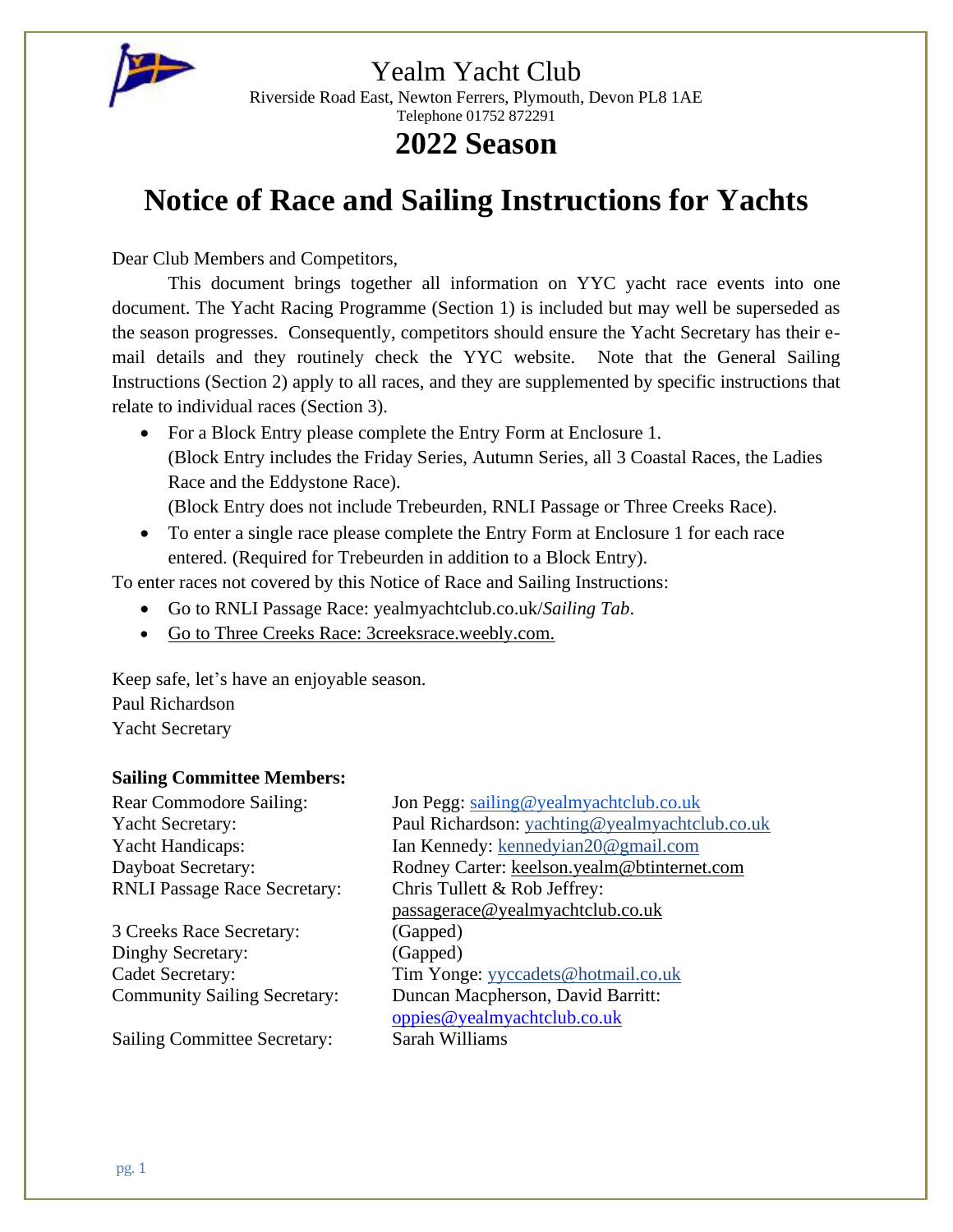

Riverside Road East, Newton Ferrers, Plymouth, Devon PL8 1AE Telephone 01752 872291

### **Other Useful Contacts:**

Website: **<https://yealmyachtclub.co.uk/>**

Telephone Clubhouse/Bar/Bistro): 01752 872232

Membership: [membership@yealmyachtclub.co.uk](mailto:membership@yealmyachtclub.co.uk)

Subscription Enquiries & Accounts: [accounts@yealmyachtclub.co.uk](mailto:accounts@yealmyachtclub.co.uk)

General Enquiries: [info@yealmyachtclub.co.uk](mailto:info@yealmyachtclub.co.uk) or [secretary@yealmyachtclub.co.uk](mailto:secretary@yealmyachtclub.co.uk)

PPSA: <http://www.plymouthsailingassociation.org.uk/>

PPSA Handicap Information: <http://www.plymouthsailingassociation.org.uk/ppsa-handicap-list/>

RYA SafeTrx Scheme: [https://safetrx.rya.org.uk/login.html\)](https://safetrx.rya.org.uk/login.html)

IRC Certificate & Rating System: <http://www.ircrating.org/>

World Offshore Special Regulations: [WSOffshoreSpecialRegulations20222023v2-\[27823\].pdf](https://www.sailing.org/tools/documents/WSOffshoreSpecialRegulations20222023v2-%5b27823%5d.pdf)  [\(sailing.org\)](https://www.sailing.org/tools/documents/WSOffshoreSpecialRegulations20222023v2-%5b27823%5d.pdf)

World Offshore Special Regulation 3.02.2 (Keel and Rudder Inspection Procedure): [Microsoft](https://www.sailing.org/tools/documents/OSR2020AppL17122020-%5b26845%5d.pdf)  Word - [OSR2020\\_AppL\\_17\\_12\\_2020.doc \(sailing.org\)](https://www.sailing.org/tools/documents/OSR2020AppL17122020-%5b26845%5d.pdf)

World Offshore Special Regulation 3.02.2 (Keel & Rudder Inspection - Question & Answers): [FAQStructuralInspectionv2-\[27199\].pdf \(sailing.org\)](https://www.sailing.org/tools/documents/FAQStructuralInspectionv2-%5b27199%5d.pdf)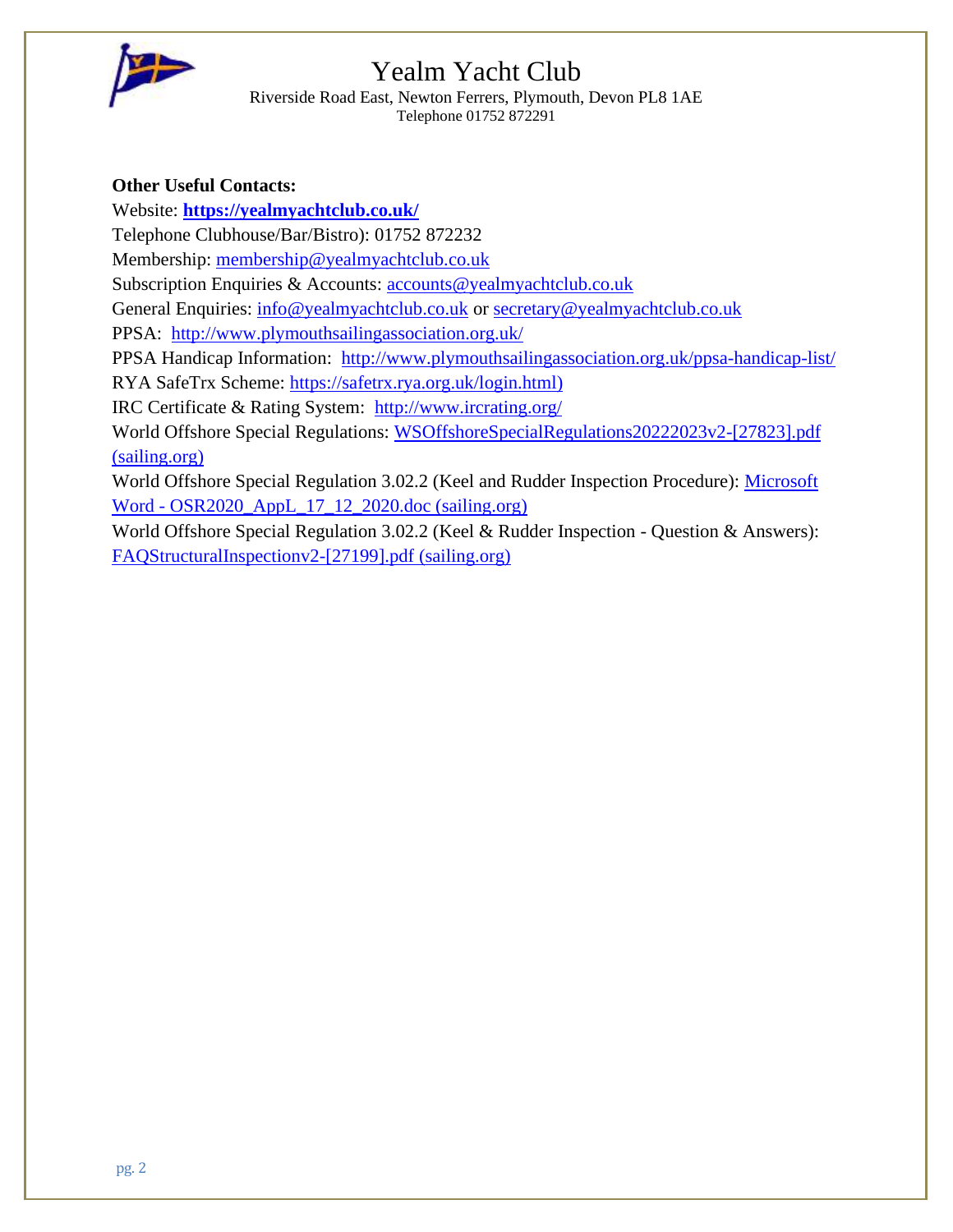

Riverside Road East, Newton Ferrers, Plymouth, Devon PL8 1AE Telephone 01752 872291 **SECTION 1 - YACHT RACE PROGRAMME**

| <b>YYC SAILING PROGRAMME 2022 - Yachts</b> |                |            |              |                                 |  |  |
|--------------------------------------------|----------------|------------|--------------|---------------------------------|--|--|
| <b>Day</b>                                 | <b>Date</b>    | M'th       | <b>Start</b> | <b>Event</b>                    |  |  |
| <b>Sat</b>                                 | 30             | Apr        | 1000         | <b>Coastal Passage Race 1</b>   |  |  |
| Fri                                        | 6              | <b>May</b> | 1830         | <b>Friday Series 1 - Race 1</b> |  |  |
| Fri                                        | 13             | <b>May</b> | 1830         | <b>Friday Series 1 - Race 2</b> |  |  |
| Fri                                        | 20             | <b>May</b> | 1830         | <b>Friday Series 1 - Race 3</b> |  |  |
| Fri                                        | 27             | <b>May</b> | 1830         | <b>Friday Series 1 - Race 4</b> |  |  |
| <b>Thu</b>                                 | $\overline{2}$ | Jun        | 1000         | <b>Coastal Passage Race 2</b>   |  |  |
| Fri                                        | 10             | Jun        | 1830         | <b>Friday Series 1 - Race 5</b> |  |  |
| <b>Sat</b>                                 | 11             | Jun        | 1400         | <b>RNLI Passage Race</b>        |  |  |
| Fri                                        | 17             | Jun        | 1830         | <b>Friday Series 2 - Race 1</b> |  |  |
| <b>Thu</b>                                 | 23             | Jun        | 1830         | <b>Trebeurden</b>               |  |  |
| Fri                                        | $\mathbf{1}$   | Jul        | 1830         | <b>Friday Series 2 - Race 2</b> |  |  |
| <b>Sat</b>                                 | $\overline{2}$ | Jul        | 1000         | <b>Eddystone</b>                |  |  |
| Fri                                        | 8              | Jul        | 1830         | <b>Friday Series 2 - Race 3</b> |  |  |
| Fri                                        | 15             | Jul        | 1830         | <b>Friday Series 2 - Race 4</b> |  |  |
| Fri                                        | 22             | Jul        | 1830         | <b>Friday Series 2 - Race 5</b> |  |  |
| Fri                                        | 29             | Jul        | 1830         | <b>Friday Series 3 - Race 1</b> |  |  |
| Fri                                        | 5              | <b>Aug</b> | 1830         | <b>Friday Series 2 - Race 2</b> |  |  |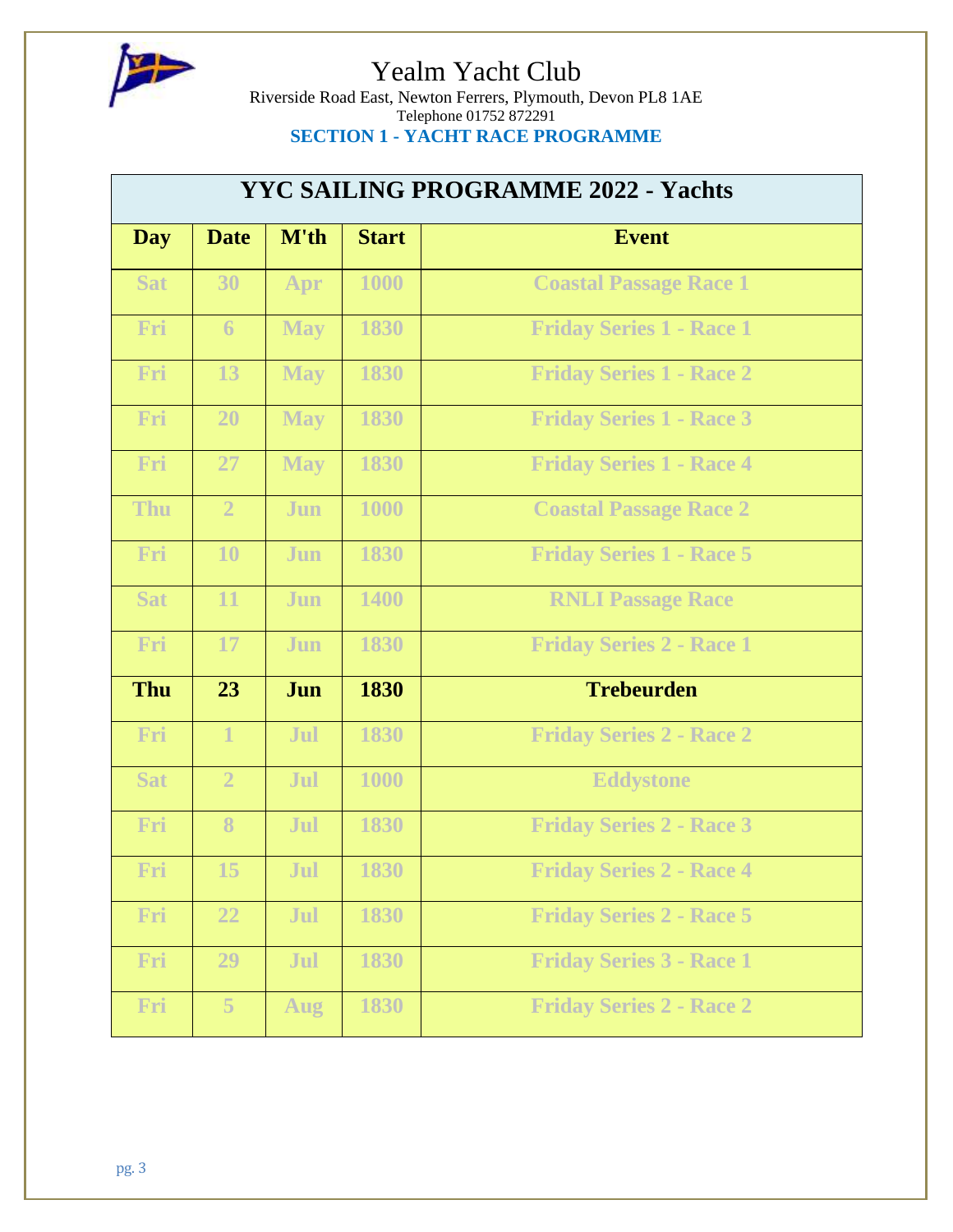

Riverside Road East, Newton Ferrers, Plymouth, Devon PL8 1AE

| Telephone 01752 872291                     |                |             |      |                                 |
|--------------------------------------------|----------------|-------------|------|---------------------------------|
| <b>YYC SAILING PROGRAMME 2022 - Yachts</b> |                |             |      |                                 |
| Fri                                        | 12             | Aug         | 1830 | <b>Friday Series 3 - Race 3</b> |
| Fri                                        | 19             | Aug         | 1830 | <b>Friday Series 3 - Race 4</b> |
| <b>Sat</b>                                 | 27             | Aug         | 1000 | <b>Coastal Passage Race</b>     |
| <b>Sun</b>                                 | $\overline{4}$ | <b>Sept</b> | 1000 | <b>Autumn Series 1</b>          |
| <b>Sun</b>                                 | 11             | <b>Sept</b> | 1000 | <b>Autumn Series 2</b>          |
| <b>Sun</b>                                 | 18             | <b>Sept</b> | 1000 | <b>Autumn Series 3</b>          |
| <b>Sun</b>                                 | 25             | <b>Sept</b> | 1000 | <b>Autumn Series 4</b>          |
| <b>Sun</b>                                 | $\overline{2}$ | Oct         | 1000 | <b>Autumn Series 5</b>          |
| <b>Sun</b>                                 | 9              | Oct         | 1000 | <b>Autumn Series 6</b>          |
| <b>Sun</b>                                 | 16             | Oct         | 1000 | <b>Autumn Series 7</b>          |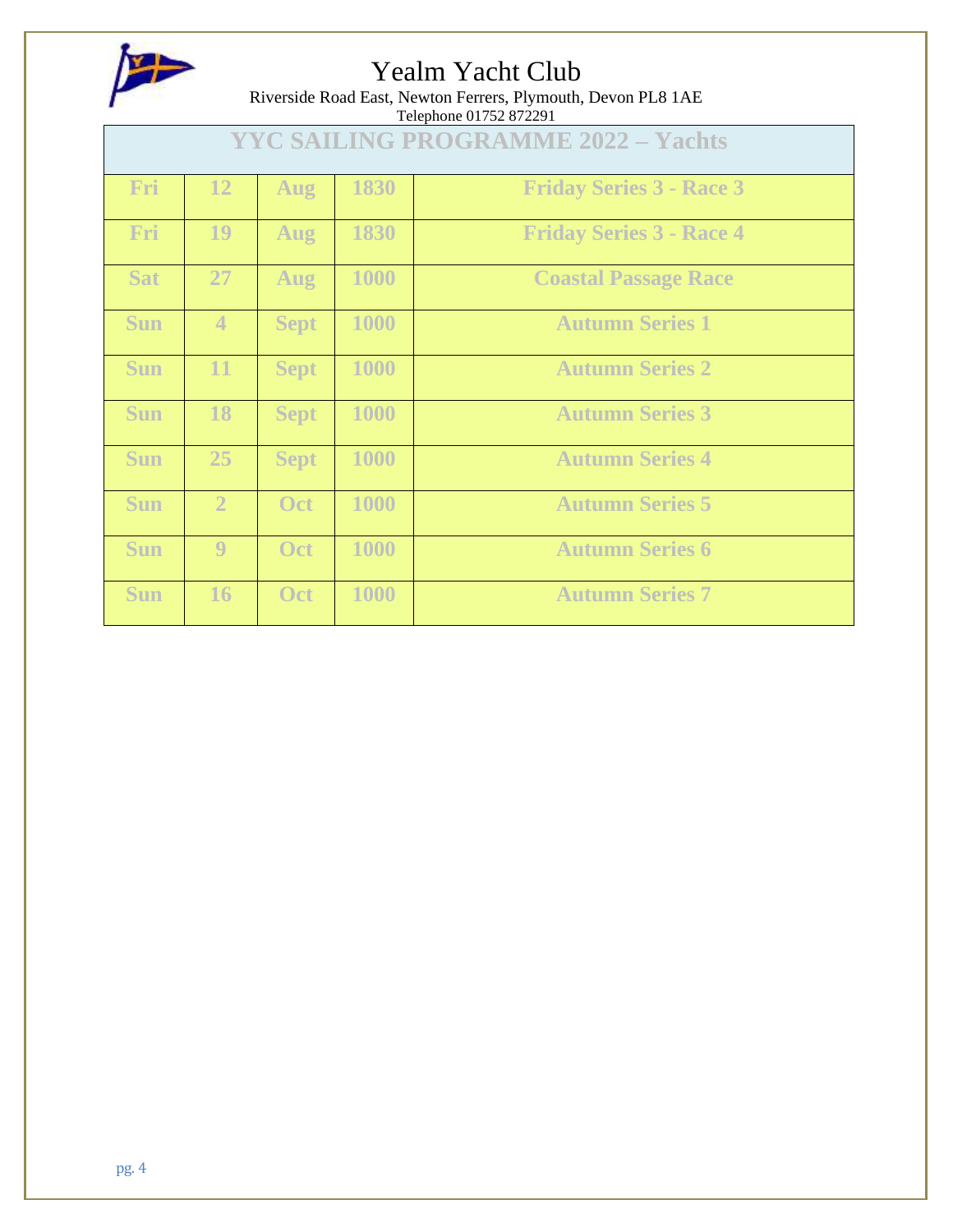

Riverside Road East, Newton Ferrers, Plymouth, Devon PL8 1AE Telephone 01752 872291 **SECTION 2 - YEALM YACHT CLUB**

**NOTICE OF RACE AND GENERAL SAILING INSTRUCTIONS (GSI's)**

### **1 Rules**

1.1 All races will be governed by the rules as defined in **The Racing Rules of Sailing 2021- 2024 (RRS)**.

1.2 All boats must comply with **appropriate 'Category'** under the **World Sailing Offshore Special Regulations 2022-23**. This includes the stability criteria for this Category, detailed on the IRC Certificate for Class 1 and from the Port Handicap List for Class 2 (found on the Port of Plymouth Sailing Association (PPSA) website) and for Class 3 Multihulls on the MORCA Certificate.

**1.3 Effective 1 January 2022, all yachts competing in Category 3 Offshore Races (i.e. Trebeurden) require evidence of a structural inspection in accordance with 3.02.2 within 24 months before the start of the race or after a grounding, whichever is the later.** 

**Additionally after each unintentional grounding, an appropriately qualified person shall conduct an internal and external inspection.**

### **2 Eligibility & Entry**

2.1 Races are open to boats that hold:

- A current IRC Certificate – Class 1

- A Club Handicap Number (CHN) issued by the YYC Handicap Manager – Class 2. Boats who have not previously held a CHN should apply in plenty of time (application forms can be found on the YYC website)

- Multi-Hulls with a MORCA Certificate - Class 3 (Trebeurden Race only)

2.2 Eligible boats may enter preferably by completing the **Entry Form at Enclosure 1** and sending it by e-mail to The Yacht Secretary (electronically signed), or left in the Club in an envelope clearly marked for the attention of the Yacht Secretary by the deadline for entries.

2.**3 Class 1 yachts must submit a copy of the IRC Certificate to the Yacht Secretary with the Entry Form, and Class 3 (MOCRA) must submit a copy of the MOCRA Certificate.**

2.4 Competing Yachts shall fly a distinguishing pennant corresponding to their Class.

2.5 The documentation for races will be available on the YYC website or by email from the Yacht Secretary. **In all cases, competitors who intend to participate in any race are to inform The Yacht Secretary at least 24 hours before the start.**

2.6 Late entries may be accepted at the discretion of the Race Officer, but boats will not be allowed to start unless they have completed (and signed) the Entry Form (or Block Entry Form where applicable) and paid the entry fee to the Yacht Secretary or Treasurer.

2.7 A temporary handicap for new competitors may be given at the discretion of the Yacht Secretary or Race Officer.

2.8 Class 2 competitors may wish to compete with a "White Sail Handicap" (i.e. no spinnaker) obtained from the Club Handicap Manager, and competitors must declared to the Yacht Secretary their intent to race under a White Sail Handicap before their first race. If requested, a White Sail Handicap must be used for a whole Series.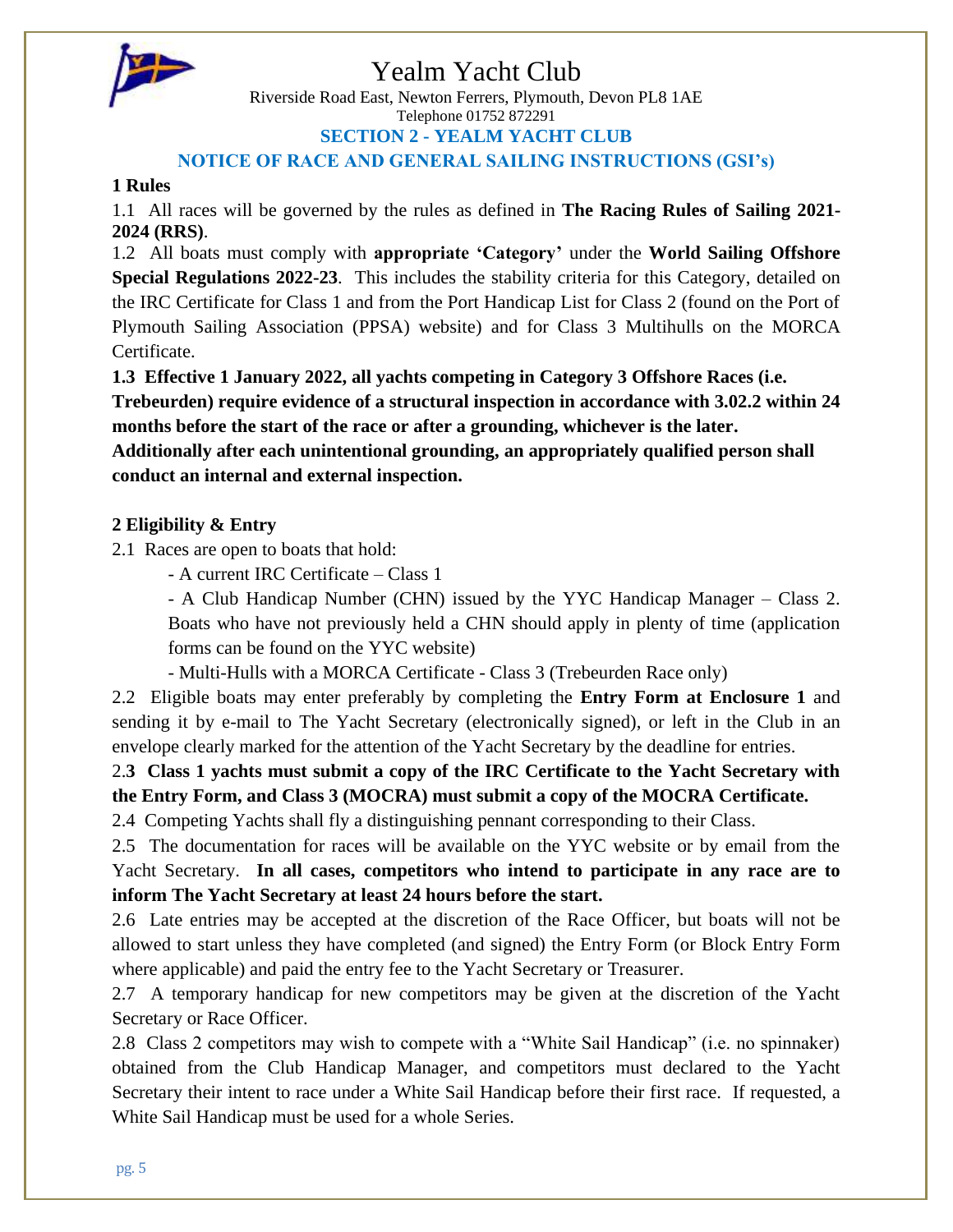

Riverside Road East, Newton Ferrers, Plymouth, Devon PL8 1AE Telephone 01752 872291

2.9 Where boats are racing within the boundaries of a port they shall comply with such regulations as may be in force within that port. All entrants are reminded that in addition to the normal regulations for avoiding collision at sea, Royal Navy ships and other large vessels, including cross channel ferries have right of way AT ALL TIMES within the limits of the Sound, extending 2 miles South of the Breakwater. Boats are referred to the current Dockyard Port of Plymouth Order see Local Notices to Mariners. A report of an alleged breach of such regulations may be considered to have brought the sport into disrepute and the Race Committee will take action under RRS 60.2(c) requesting the Protest Committee to take action under RRS69.2(b). This may result in disqualification from the race in addition to any legal action taken by the Port Authorities (Dockyard Port of Plymouth Order 1998 as amended).

### **3 Entry Fees**

YYC Members are encouraged to enter by paying the YYC Yacht Racing Block Entry Fee **(£55)**, otherwise Single Races are **£11 per race** (see details at the Notes of the Entry Form at Enclosure 1).

### **4 Notices to Competitors**

Notices to Competitors may be posted on the notice board located in the Yealm Yacht Club or by e-mailing Yacht Skippers/Owners who have entered. In all cases, Competitors who intend to participate in any Race are to inform The Yacht Secretary to enable updates to be communicated.

### **5 Changes to Sailing Instructions**

Any routine changes to instructions will be emailed to competitors, 'WhatsApp'ed or posted on the Club Noticeboard, or website. Any last minute changes may be communicated by hail from a committee boat flying Code Flag L or by transmission on VHF channel 72. It will be the responsibility of boats to obtain changes and amendments, and during the race by listening on VHF Channel 72 providing details of course changes or detailing boats subject to recall. The failure to receive changes and such transmissions shall not constitute grounds for redress.

### **6 Signals Made Ashore**

Signals may be made ashore at the YYC Flagpole in front of the Club by 1800 the day before, or at the Yealm Steps at least 1 hour before the scheduled start on the day of the race.

### **7 Class Flags**

Class 1 - Numeral Pennant 1 Class 2 - Numeral Pennant 2 Class 3 – Numeral Pennant 3 (Trebeurden only)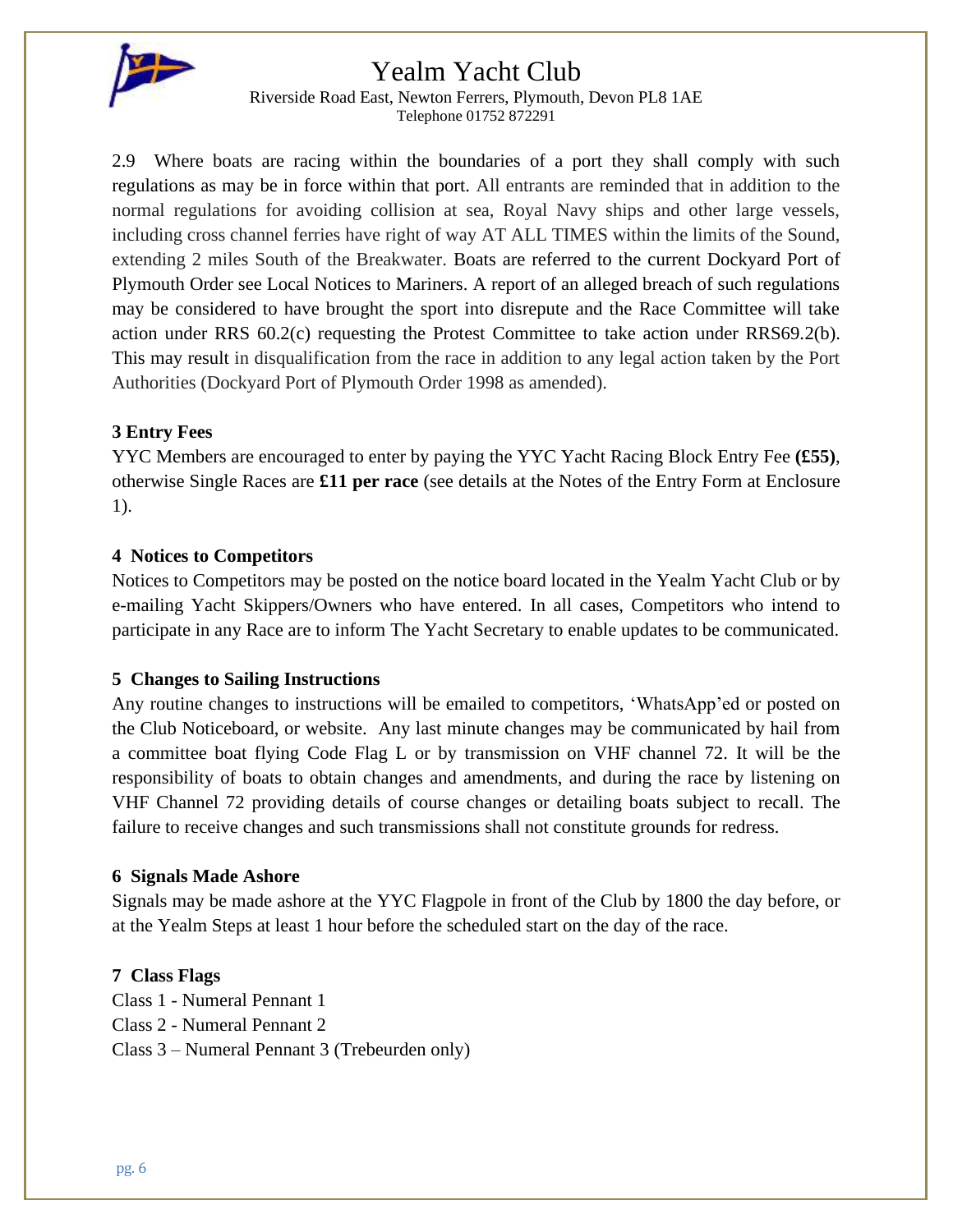

Riverside Road East, Newton Ferrers, Plymouth, Devon PL8 1AE Telephone 01752 872291

### **8 Courses**

Courses will be appropriate to the Race, or selected from the YYC Plymouth Sound Standard Courses (Enclosure 3) and will be displayed on the committee boat and/or transmitted on VHF Channel 72.

### **9 Areas that are Obstructions & Prohibited Areas**

Off lying rocks in the immediate vicinity of the coast or headlands (for example around the Mewstone, Slimers, Prawl Point, the Breakwater etc) that could constitute a hazard to any boat are to be considered as obstructions.

### **10 The Start**

10.1 Yachts shall pass in front or astern of the Committee Boat with their mainsail raised before their Preparatory Signal displaying their sail number to aid the Race Committee with identification of all starters.

10.2 VHF Channel 72 may be used for general race communication and, in particular, when visual signal arrangements cannot be made, all instructions (course promulgation, start count down etc) will need to made over VHF Ch 72.

10.3 Races will be started using RRS 26; i.e. the warning signal made 5 minutes before the starting signal as follows:

10.4 In the case of an Individual Recall, Flag X will be displayed with a second short sound signal and flown until all boats have complied with RRS 29.1. A broadcast message may also be transmitted on VHF Ch 72 after the Start detailing boats subject to recall. The failure to receive such transmissions shall not constitute grounds for redress.

10.5 A general re-call will be indicated by two sound signals and the display of the First Substitute Flag. Another sound signal will be made on lowering this flag and the Warning Signal made one minute later.

10.6 Boats whose warning signal has not been made should keep well clear of the starting area.

10.7 A yacht starting later than 20 minutes after her starting signal will be scored "Did Not Start."

### **11 The Yealm/Mouthstone Start Line**

11.1 The YYC Mouthstone Transit will normally be used as the local Start Line (two White Poles on the headland, positioned on the South side of the estuary entrance), and the Committee Boat will act as the outer distance mark (if it can be anchored on station).

11.2 In the event the Committee Boat cannot be stationed safely on station, the race may be started from ashore at the YYC Mouthstone Transit, using the Start Line but with no outer distance mark.

11.3 If required (e.g. for a Wembury Bay Race, Course W), the Race Officer may opt to lay a Start Line between the Committee Boat and a laid mark (boat or buoy) in Wembury Bay.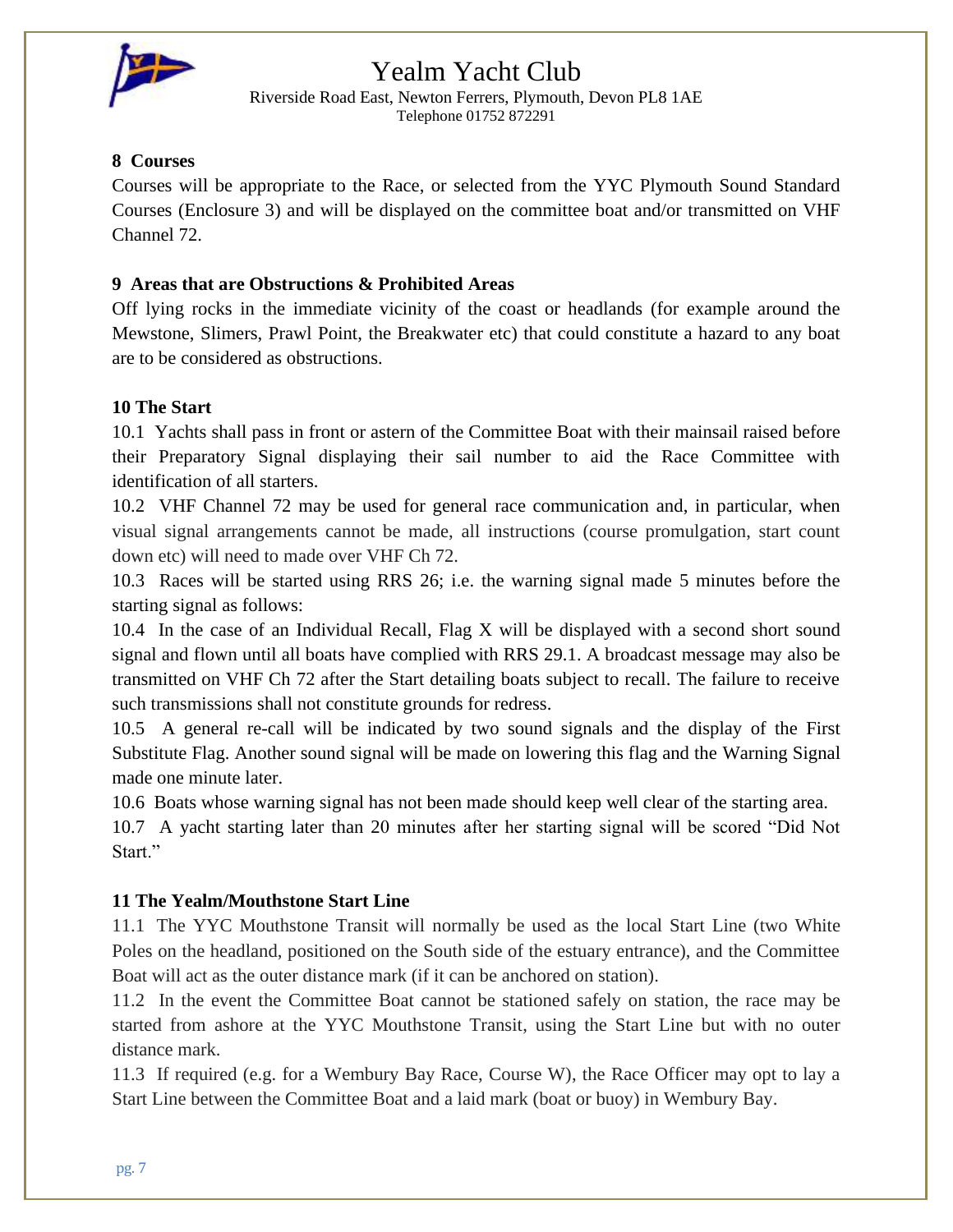

Riverside Road East, Newton Ferrers, Plymouth, Devon PL8 1AE Telephone 01752 872291

### **12 The Yealm/Mouthstone Finish Line & Finish Declarations**

12.1 The local Finish Line will normally be the YYC Mouthstone Transit (two White Poles on the headland, positioned on the South side of the estuary entrance), and the Committee Boat will act as the outer distance mark (if positioned on station).

12.2 If the Finish Line is not to be manned, all boats must take their own times (in BST). The names and approximate times of boats finishing ahead and astern should also be recorded if practical. Finishing Times should be recorded on a Declaration Form and handed to the Race Officer or e-mailed/WhatsApp to the Yacht Secretary as soon as possible after finishing.

12.3 If the Course is shortened, the Committee Boat may take up station on a suitable mark of the shortened Course, Flag S will be displayed and the race will be finished between the Committee Boat and the mark in accordance with the RRS Definition *Finish*. Alternatively, the designated Race Officer may shorten the course by notification on VHF Channel 72 identifying the finish line.

12.4 When the conditions dictate, it may be necessary for a Race Officer to Shorten a Course at a Mark of the Course when there is no additional object or boat that constitutes a Finish Line. Therefore, if the Race Officer nominates a Mark/buoy as the finish mark, boats shall continue to round the Mark in the direction of the original course and record their finish time when the buoy bears 090 Degrees True for a Starboard rounding, or 270 Degrees True for a Port Rounding. Boats must pass within 100 yards of the buoy to finish.

### **13 Retirements**

13.1 Retirements must be notified as soon as possible, and in any case within one hour of the expiry of the time limit preferably by Declaration or by any possible means to the Race Officer stating the boat <u>and</u> skipper's names.

13.2 A boat/competitor who fails to comply with this sailing instruction, or fails to provide a satisfactory explanation of failure to report retirement, will be scored 'DNF.

### **14 Penalties**

RRS 44.1 is changed so that the Two Turns Penalty is replaced by the One Turn Penalty.

### **15 Protests**

15.1 Protest forms will be available at the YYC Clubhouse or on the RYA Website, and are to be delivered to the Race Officer within two hours of the last boat finishing.

Competitors are encourage to 'self-police' their actions on the water to ensure safe and enjoyable racing. However, in circumstances where there is a breach of RRS, competitors are encouraged to discuss incidents with an adviser and resolve them promptly in an informal but positive way (an Advisory Hearing).

15.2 If a protest form is lodged, a boat may request RYA Arbitration as detailed on the notice displayed on the clubhouse notice board, or the protest committee may suggest it. If the boats and a member of the protest committee or race committee agree that RYA Arbitration is suitable, then one or more arbitrators (who may also be members of the protest committee) will hear the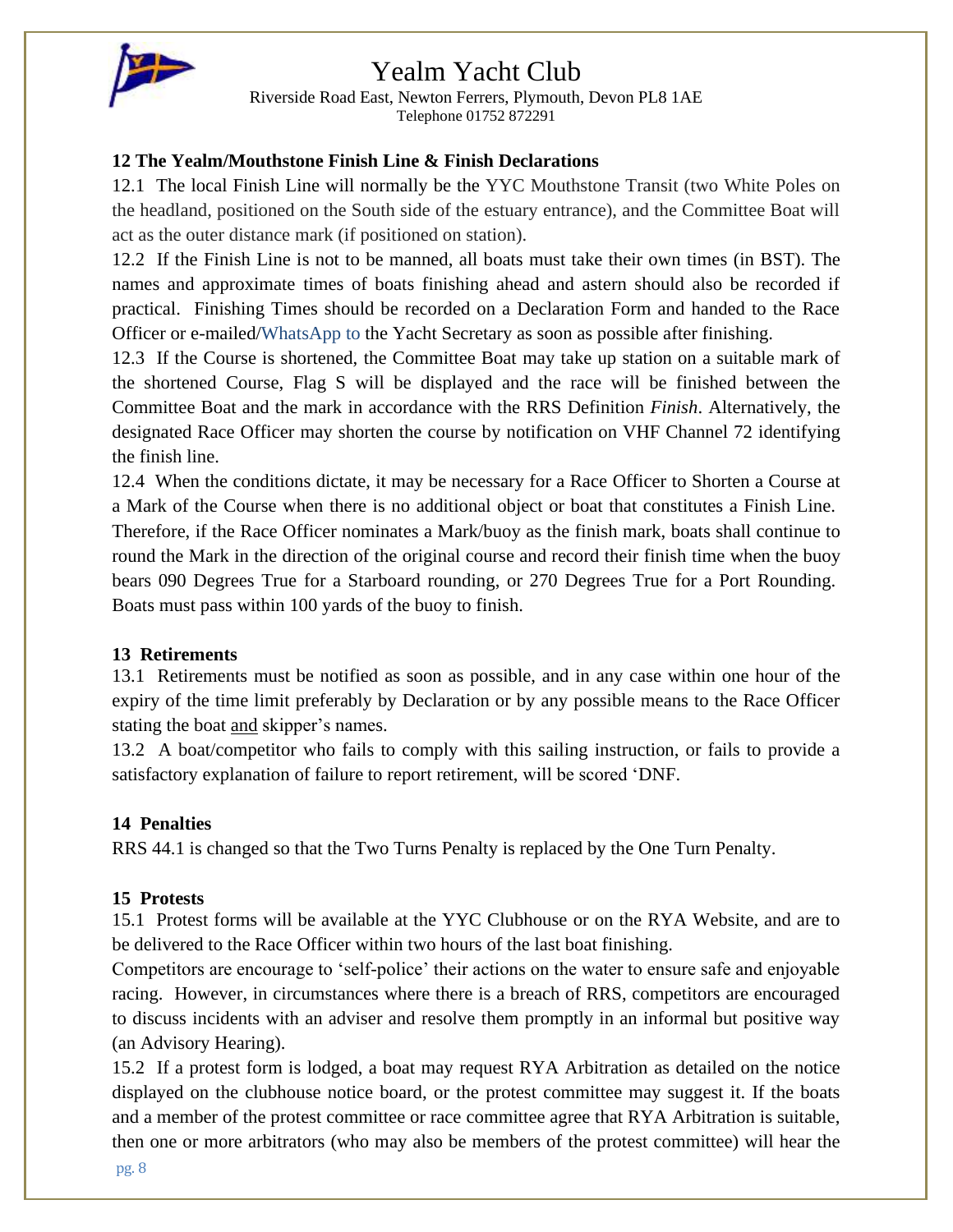

Riverside Road East, Newton Ferrers, Plymouth, Devon PL8 1AE Telephone 01752 872291

evidence of the parties and give an opinion on whether any boat broke a rule and, if so, which and how. The arbitrator will then invite any boat that appears to have broken a rule to accept Post-Race Penalty.

15.3 In the event of injury or serious damage or a refusal to accept a Post-Race Penalty, a full Protest Hearing will be held.

15.4 Post-Race Penalties - Provided that RRS 44.1(b) does not apply, a boat that may have broken one or more rules of Part 2 or rule 31 in an incident may take a Post-Race Scoring Penalty of 20%, calculated as stated in rule 44.3(c), at any time after the race until the beginning of a protest hearing involving the incident.

15.5 Protests will be heard as soon as possible. A schedule of Protest hearings will be posted in the Clubhouse no later than 60 minutes after the protest time limit to inform competitors of hearings in which they are parties or named as witnesses.

### **16 Safety Regulations**

All yachts shall ensure that they register with the new **RYA SafeTrx scheme**. This is the replacement for the previous Coastguard CG66 Registration Form.

### **17 Equipment and Measurement Checks**

The Race Committee reserves the right to undertake equipment checks at any time.

### **18 Disclaimer of Liability/Risk Statement**

18.1 Rule of the Racing Rules of Sailing states: "The responsibility for a boat's decision to participate in a race or to continue racing is hers alone."

18.2 Sailing is by its nature an unpredictable sport and therefore inherently involves an element of risk. By taking part in the event, each competitor agrees and acknowledges that:

(a) They are aware of the inherent element of risk involved in the sport and accept responsibility for the exposure of themselves, their crew and their boat to such inherent risk whilst taking part in the event;

(b) They are responsible for the safety of themselves, their crew, their boat and their other property whether afloat or ashore;

(c) They accept responsibility for any injury, damage or loss to the extent caused by their own actions or omissions;

(d) Their boat is in good order, equipped to sail in the event and they are fit to participate; (e) The provision of a race management team, patrol boats and other officials and volunteers by the event organiser does not relieve them of their own responsibilities;

(f) The provision of patrol boat cover is limited to such assistance, particularly in extreme weather conditions, as can be practically provided in the circumstances

(g) It is their responsibility to familiarise themselves with any risks specific to this venue or this event drawn to their attention in any rules and information produced for the venue or event and to attend any safety briefing held for the event;

(g) They are responsible for ensuring that their boat is equipped and seaworthy so as to be able to face extremes of weather; that there is a crew sufficient in number, experience and fitness to withstand such weather; and that the safety equipment is properly maintained, stowed and in date and is familiar to the crew; and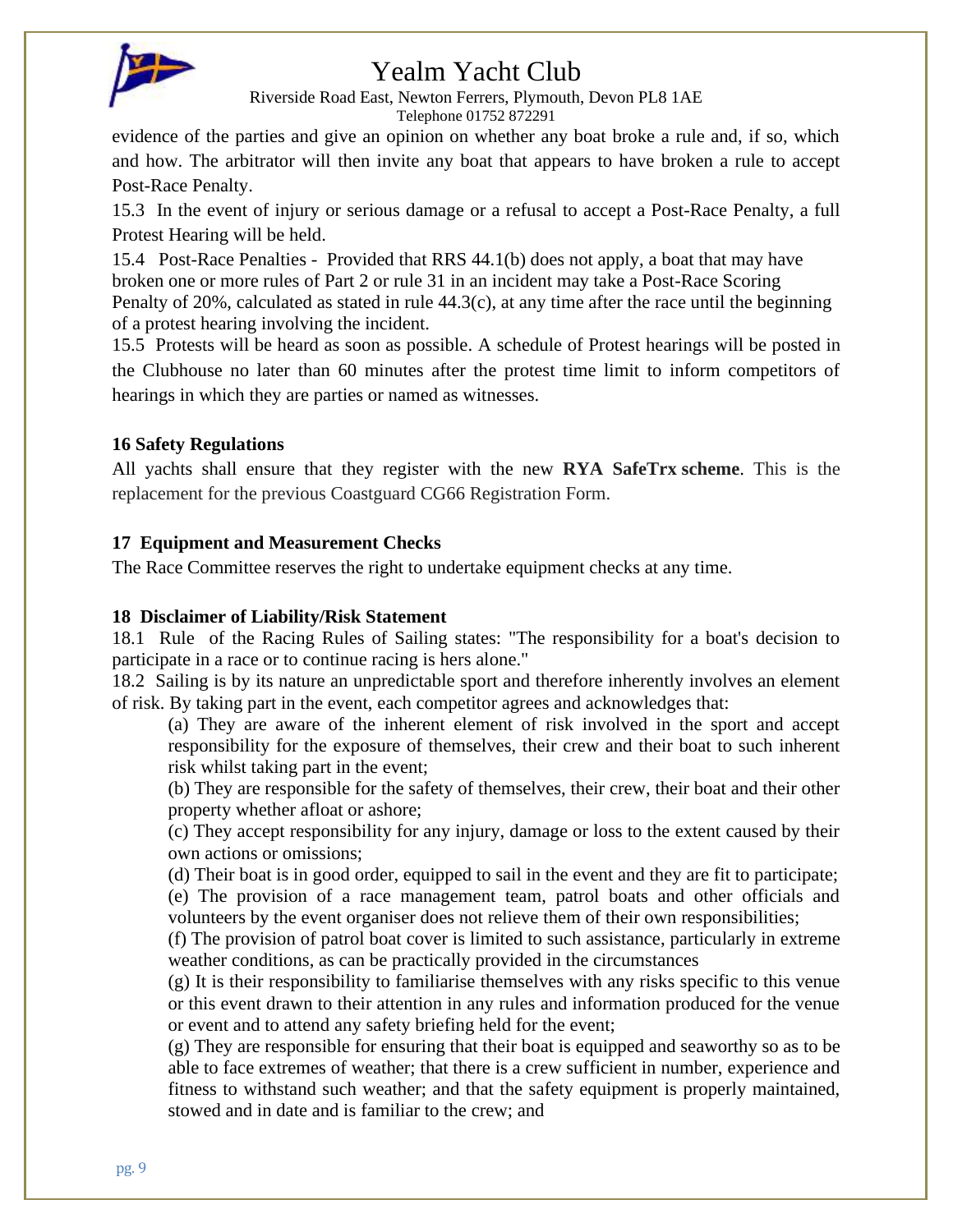

Riverside Road East, Newton Ferrers, Plymouth, Devon PL8 1AE

Telephone 01752 872291

(h) Their boat is adequately insured, with cover of at least £3,000,000 against third party claims.

18.3 The fact that race officials may conduct inspections of a boat does not reduce the responsibilities of each competitor set out in this Notice of Race.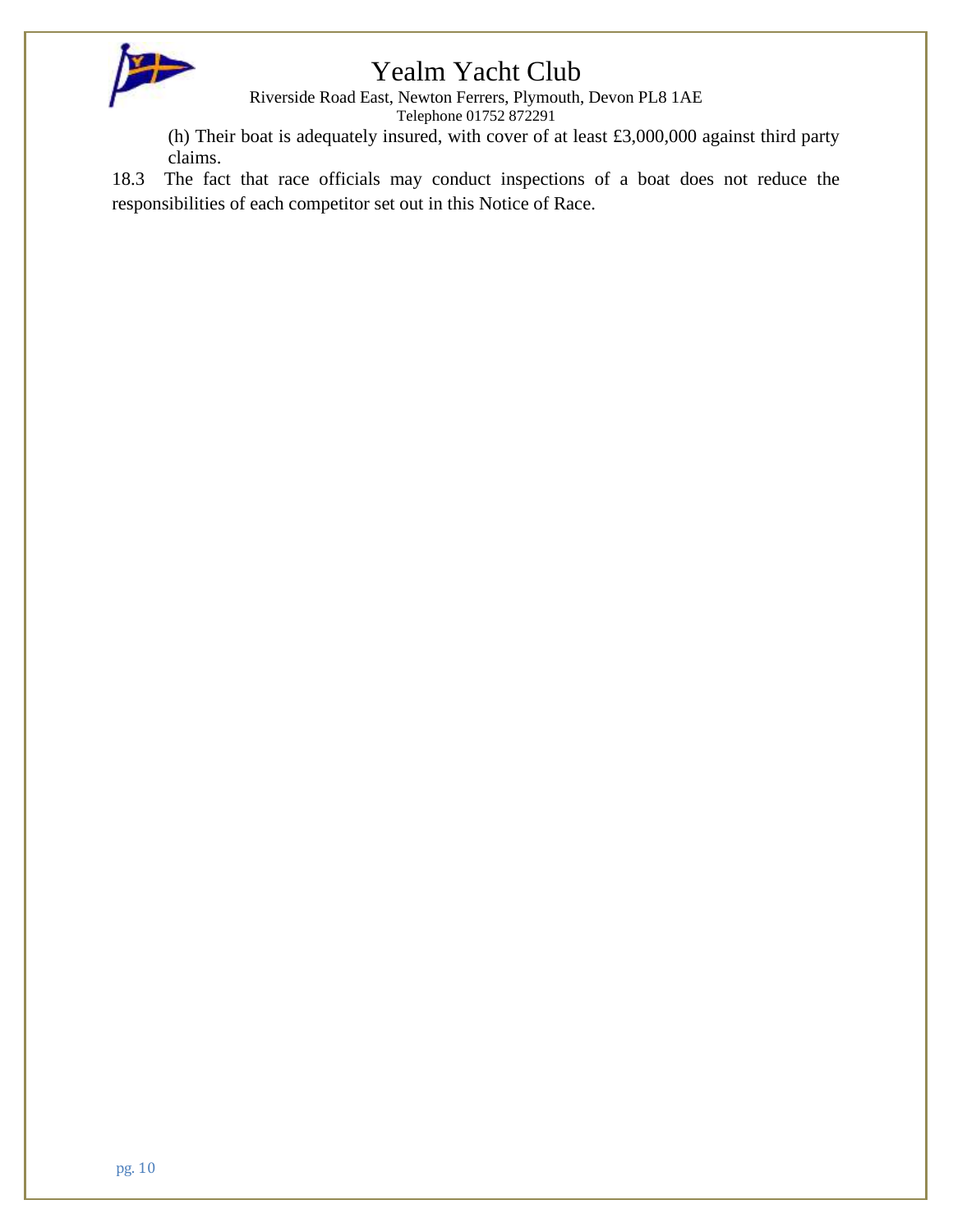

Riverside Road East, Newton Ferrers, Plymouth, Devon PL8 1AE Telephone 01752 872291 **SECTION 3 -**

### **SAILING INSTRUCTIONS SPECIFIC TO INDIVIDUAL RACES**

### **THE 30th 'SUMMERTIME' TREBEURDEN RACE SAILING INSTRUCTIONS Sponsored by D A Tubb Ltd, Briar Hill Farm & Trevethan Gin**

### **1 Rules**

1.1 Attention is drawn to the 'Decision to Race' (Part 1, Rule 4) which states that "The responsibility for a boat's decision to participate in a race or to continue racing is hers alone."

1.2 All boats must comply with appropriate **'Category 3 with Liferaft'** (Mono Hull or Multihull as applicable) under the **World Sailing Offshore Special Regulations 2022-23**.

1.3 **Entrants are to note that from 1 January 2022, all Yachts competing in Category 3 Offshore Races are required inspect the keel and rudder within two years prior to the start of the race or after a grounding whichever is later (see Offshore Special Regulation 3.02.3 and Links at 'Useful Contacts' on Page 2 above).**

### **2 Entries & Eligibility**

2.1 Eligible boats (including YYC boats) must enter by completing the Entry Form and sending it by e-mail to the Yacht Secretary, electronically signed.

2.2 Entries must be received by e-mail 4 weeks before (i.e. **Thursday 26 May 2022)** to benefit from sponsored clothing items. Note, entries later than 10 days prior (i.e. **Monday 13 June 2022**) may not be accepted as final berthing and social arrangements must be confirmed with our French hosts.

### **3 The Course**

From the Start to Le Crapaud (N 48**°**46.67' W 003**°**40.59'), leaving the West Cardinal Lt Buoy Q (9) 15 s to Port, and thence to the Finish Line at Trebeurden.

### **4 Schedule of the Race (All Times BST)**

| Class 2 | Warning signal 1825 | Start time 1830 |
|---------|---------------------|-----------------|
| Class 1 | Warning signal 1835 | Start time 1840 |
| Class 3 | Warning signal 1845 | Start time 1850 |

### **5 The Start**

If the weather conditions allow, the Start Line will be between the Committee Boat, and a laid mark (boat or buoy) in Wembury Bay, such that the actual start is in a Southerly direction. In the event the Committee Boat cannot be stationed safely in Wembury Bay, the YYC Mouthstone Transit will be used as the Start Line (two White Poles on the headland, positioned on the South side of the estuary entrance), and the Committee Boat will act as the outer distance mark (if it can be anchored on station).

### **6 The Finish**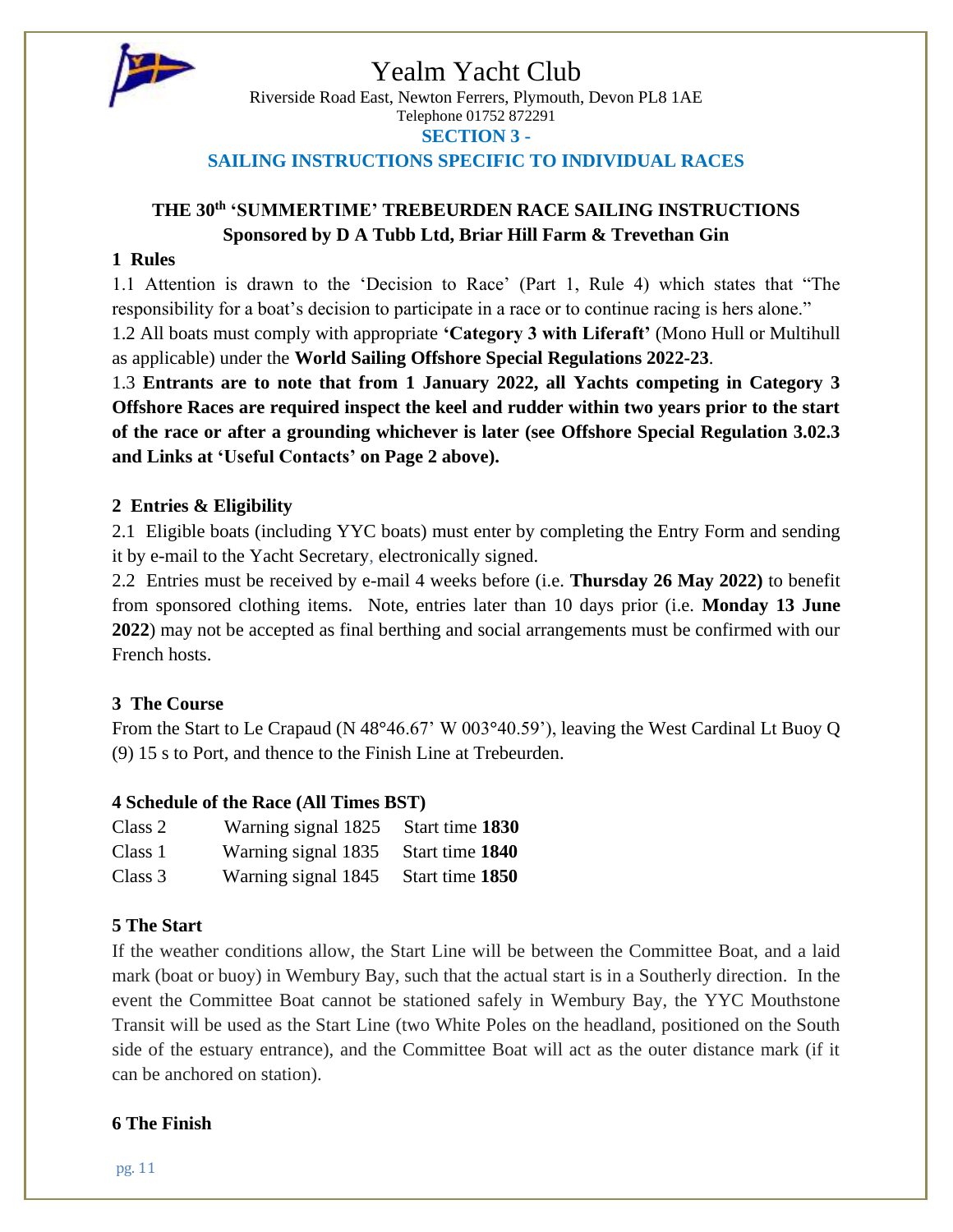

Riverside Road East, Newton Ferrers, Plymouth, Devon PL8 1AE

Telephone 01752 872291

6.1 The finishing line will be a line between the Ar Gourdec (N48**°**46.5' W003**°**36.5') South Cardinal Lt. Buoy  $VQ(6) + L$  Fl10s bearing 305 degrees magnetic and Ile Milliau.

6.2 The Finish will not be manned and all boats must take their own times in BST. The names and approximate times of boats finishing ahead and astern should also be recorded if practical. Finishing Times should be recorded on a Declaration Form and handed to the Yacht Secretary as soon as possible after finishing, and in all cases within 2 hours of the expiry of the time limit.

### **7 Retirements**

Retirements must be notified in any case within two hours of the expiry of the time limit stating the boat and skipper's name as follows:

**a. Up until 1800 the day before race, by e-mail or text to the YYC Yacht Secretary onboard yacht "Andiamo 2" (yachting@yealmyachtclub.co.uk/07590199939) and Ian Kennedy onboard yacht Phryne (kennedyian20@gmail.com/07968 632224);**

**b. Retirements back to England at any stage of the event - by TEXT or by VHF on Channel 72 to the YYC Yacht Secretary onboard yacht "Andiamo 2" or Ian Kennedy onboard yacht "Phryne";** 

**c. At Trebeurden, to the YYC Yacht Secretary onboard yacht "Andiamo 2" or Ian Kennedy onboard Yacht "Phryne" by Declaration.**

### **8 Time Limits**

Any yacht which has not finished the course by **2359 BST on Friday 24 June 2022** will be deemed to have retired.

### **9 Prizes**

9.1 The following trophies will be competed for:

| Class 1 | Trébeurden Log - Winner of IRC Class                                          |
|---------|-------------------------------------------------------------------------------|
|         | Trébeurden Propeller - Fastest YYC yacht on IRC corrected time                |
| Class 2 | The Channel Cup – Winner of Class 2 (in memory of William Walker) calculated  |
|         | using PPSA Port Handicap Numbers                                              |
|         | 'Summertime' Trophy - Fastest YYC yacht in Class 2 calculated using PPSA Port |
|         | <b>Handicap Numbers</b>                                                       |
| Class 3 | A Heritage YYC Silver Trophy – Winner of Class                                |

9.2 YYC mugs will also feature as prizes and certain special awards will be presented to mark particular endeavors at the discretion of the Sailing Committee. While results will be initially announced and presented at Trebeurden, the trophies will be engraved and formally presented at the YYC Annual Prizegiving.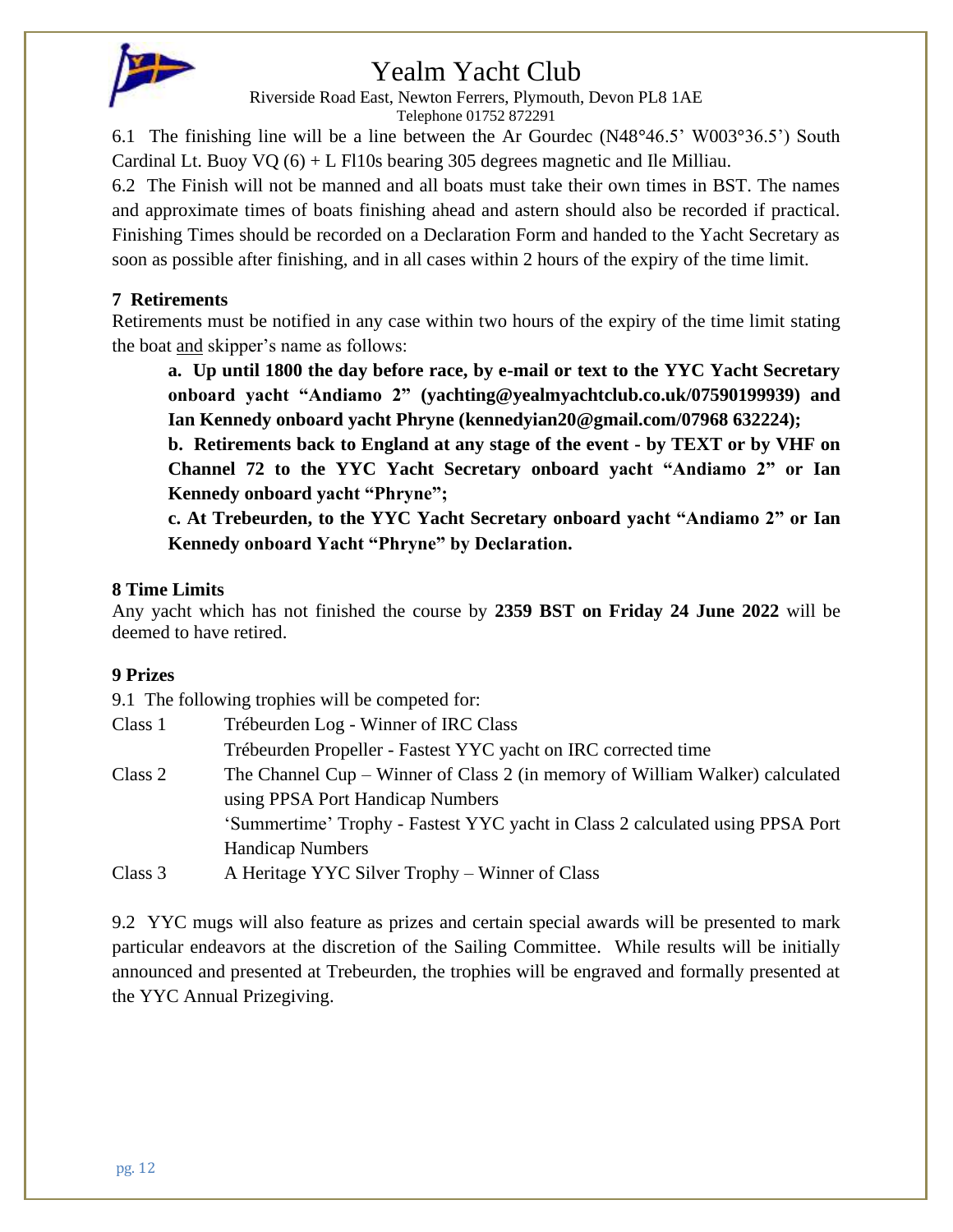

Riverside Road East, Newton Ferrers, Plymouth, Devon PL8 1AE Telephone 01752 872291

### **Trebeurden Race Entry Form**

| <b>Owner:</b>                   | <b>Skipper:</b>                                       |  |  |  |
|---------------------------------|-------------------------------------------------------|--|--|--|
| <b>Yacht Name:</b>              | <b>Yacht Club:</b>                                    |  |  |  |
| Make:                           | ft<br>Length:<br>m                                    |  |  |  |
| <b>Sail Number:</b>             | <b>Hull Colour:</b>                                   |  |  |  |
| <b>IRC Rating (Class 1):</b>    | <b>Club Handicap:</b>                                 |  |  |  |
| (See Note 4a)                   | (See Note 4b)                                         |  |  |  |
| <b>White Sail?</b><br>$No/Yes*$ | Other (Single Handed/Double etc):                     |  |  |  |
| <b>Mobile:</b>                  | $\rm No/Yes*_{(Note 5)}$<br><b>Join WhatsApp YYC:</b> |  |  |  |
| __ _ _ _                        |                                                       |  |  |  |

**E-Mail:**

**Emergency Contact Name, Address & Tel:(who will hold an accurate crew list)**

### **DECLARATION**

- I agree to enter and pay my entry fees **prior to sailing** with the YYC.
- I am aware of and agree that the races will be governed by the current World Sailing Racing Rules, the Equipment Rules of Sailing, Offshore Special Regulations, Prescriptions of The National Authority when they apply, the Rules of each class concerned, the Notice of Race, Sailing Instructions and any other applicable rules.
- If any alteration likely to affect the handicap or rating is made, such as those to sail, plan, rig, mast, ballast, trim, engine propeller, I will notify the Rating Authority and Race Committee immediately.
- Before racing I will effect adequate and suitable Third Party insurance to a minimum value of £3,000,000 and ensure registered with the RYA SafeTrx scheme.
- I understand the race organisers shall not be liable for any loss, damage, death or personal injury howsoever caused to the owner/competitor, his skipper or crew, as a result of their taking part in the race or races.
- Moreover, every owner/competitor warrants the suitability of his boat for the race or races.
- I agree to the use of my e-mail address by the Sailing Committee for sailing matters.
- **Legal Liability**
- (i) By signing this entry form, participants accept that they are responsible for themselves, their crews and their boats, whether afloat or ashore.

(ii) Nothing done by the organisers (i.e. the Club, race management team, patrol craft and anyone helping to run the event) will relieve participants of their responsibilities.

(iii) By putting to sea participants imply the suitability of their boat and the competence of the skipper and crew for the expected or forecast conditions.

I will ensure that crew members understand and accept these conditions.

| Signed:                                                 | Date:             |  |
|---------------------------------------------------------|-------------------|--|
| Surname:                                                | <b>Forenames:</b> |  |
| <b>Address</b> (incl Post Code):                        |                   |  |
|                                                         |                   |  |
|                                                         |                   |  |
| £<br>Paid by BACS (preferred)*                          |                   |  |
| Or Cheque* /Credit Card* /or Cash at Club* (See Note 3) |                   |  |
| no <sub>13</sub>                                        |                   |  |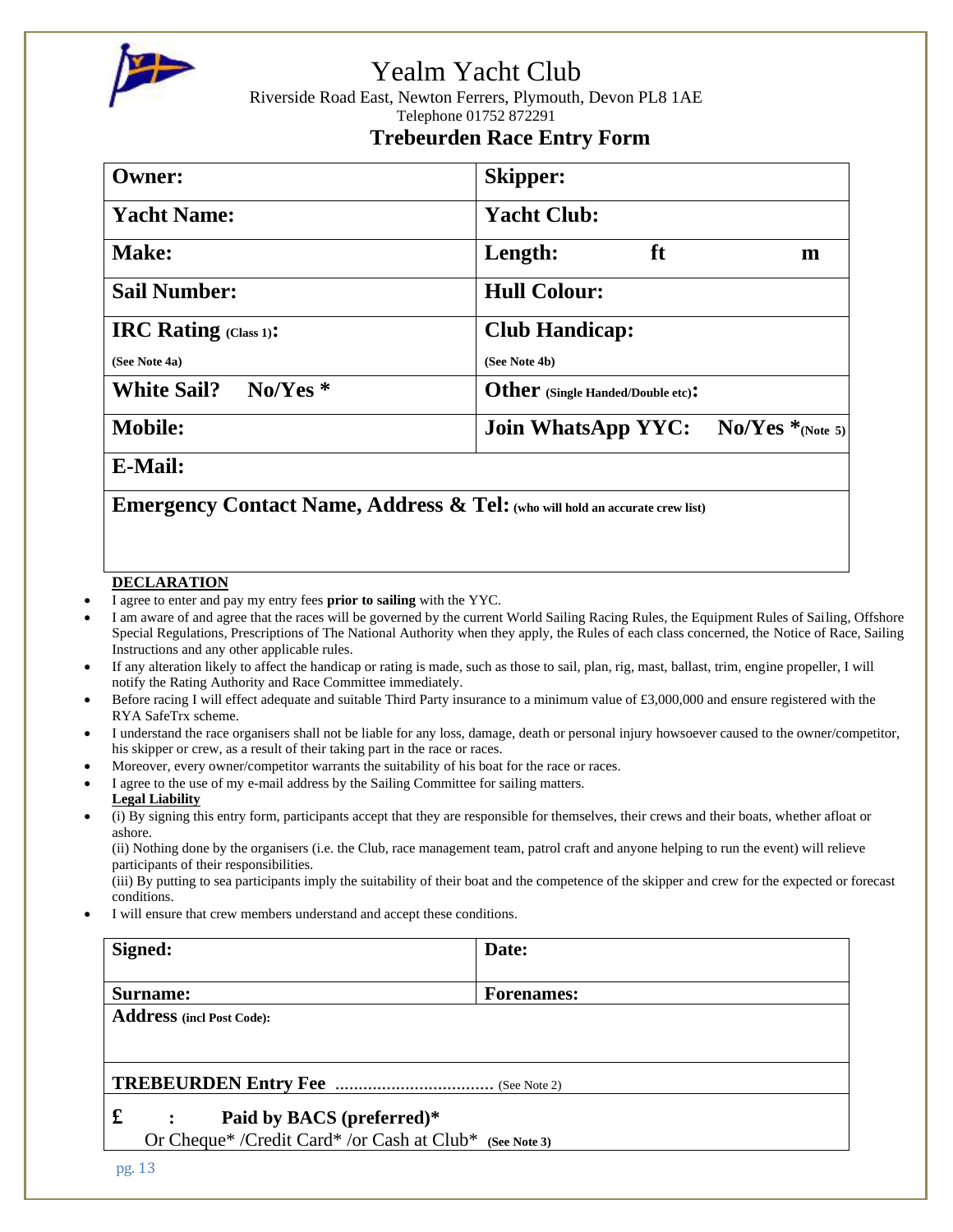

Riverside Road East, Newton Ferrers, Plymouth, Devon PL8 1AE

Telephone 01752 872291

### **NOTES ON COMPLETION**

#### **Note 1: ENTRY FORM**

This form acts as a 'Block Entry Form' and Declaration for the majority of the YYC Yacht Racing Calendar or must be completed to enter an individual race organised by the YYC (see races covered by Block Fee below).

The Entry Form with signed Declaration, fee and handicap/IRC rating (hard copies or by e-mail with a scanned signature) must be completed and lodged with the Yacht Secretary in advance of the race start. Competitors must e-mail the Yacht Secretary to confirm their attendance in advance of the race.

### **Note 2: FEES**

The **Block Entry Fee of £55** for YYC Members covers:

All Coastal Races (e.g. Fowey Race, May Triangle (3 races))

All Series Races

**An Individual Race Entry Fee will be £11** for YYC Members (but £22 for May Triangle Series).

**A separate Race Entry Form & Fee** must be logged with the Yacht Secretary and payment is required for:

- Trebeurden Race (£35 for entrants,  $£35$  for French entrants).
- RNLI Passage Race (Open Race separate RNLI entry form and payment [RNLI Passage Race\)](https://yealmyachtclub.co.uk/racing-2/rnli-passage-race/).
- Eddystone Race (Open Race, other clubs Entry Fee will be £11).
- 3 Creek Race (see website)

### **Note 3: METHOD OF PAYMENT & ENTRY**

**The preferred method entry is by e-mail to the Yacht Secretary and payment via BACS transfer to: Account Name "Yealm Yacht Club"**

**Account Number: 08765486**

**Account Sort Code: 09-01-53**

**Reference: "***Yacht Name***" followed by "Yacht Block Entry"/"Trebeurden"...**

If paying by cheque, please make out to: "Yealm Yacht Club" and place this Entry Form behind the YYC Clubhouse Bar (with the event, name of entrant & yacht clearly marked on the envelope). Additionally, please e-mail the Yacht Secretary to ensure your Entry is registered.

#### **Note 4: HANDICAP OR RATING**

a. If entering the **IRC Class** (announced in the race Notice of Race or Sailing Instructions), a copy of an in date "Spinlock IRC Certificate" must be registered with the Yacht Secretary. See Link <https://www.rorcrating.com/irc-rating-gbr/22-irc-rating/application/28-how-to-get-an-irc-rating>

b. If not already held, a Club Handicap must be applied for via the YYC Yacht Handicap Manager (Ian Kennedy: [kennedyian20@gmail.com\)](mailto:kennedyian20@gmail.com) who is bound by the PPSA rating system.

#### **Note 5: EMail & 'Whatsapp'**

Email will be used to communicate ahead of races, although sailors are encouraged to join the 'YYC Yachts Whatsapp Group' to receive race info and report start & finish times. To join the Group, contact the Yacht Sec.